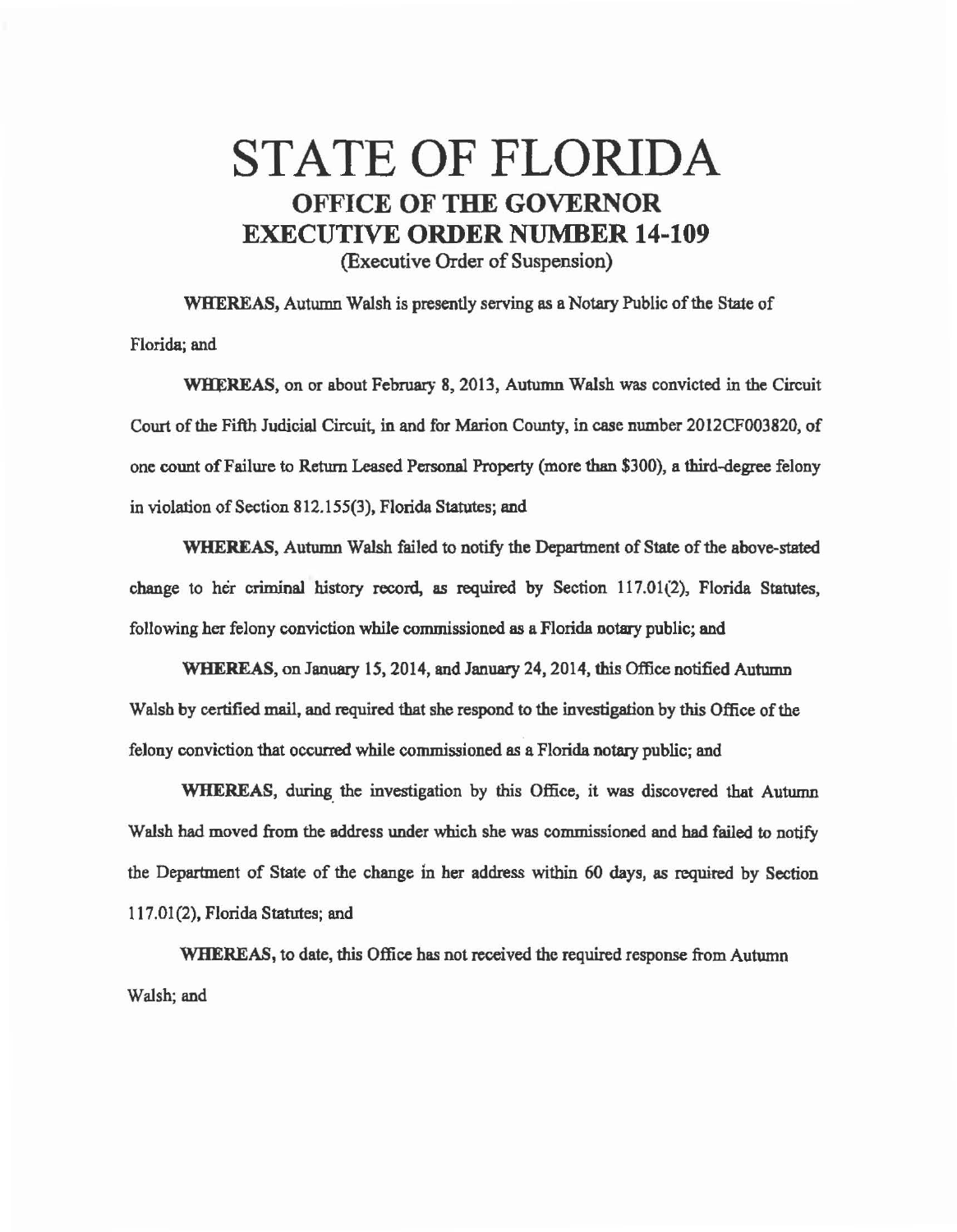WHEREAS, the Governor is authorized by Article IV, Section 7 of the Florida Constitution to suspend from office by executive order an appointed public official for the commission of a felony; and

WHEREAS, it is in the best interests of the citizens of the State of Florida that Autumn Walsh be immediately suspended from the public office, which she now holds, upon the grounds set forth in this Executive Order;

NOW, THEREFORE, I, RICK SCOTT, Governor of Florida, pursuant to Article IV, Section 7 of the Florida Constitution and Section 117.01(4), Florida Statutes, find and state as follows:

- A. Autumn Walsh is a duly appointed Notary Public of the State of Florida, pursuant to Section 117.01, Florida Statutes.
- B. Autumn Walsh is commissioned as a Florida notary public from November 10, 2011, through November 9, 2015,
- C. Autumn Walsh was convicted of a felony in Marion County in 2013, while commissioned as a Florida notary public.
- D. Autumn Walsh failed to notify the Department of State of the change to her criminal history record following her felony conviction in Marion County in 2013, as required by Section 117.01(2), Florida Statutes.
- E. Autumn Walsh failed to notify the Department of State within 60 days of her change of address, in violation of Section 117 .01 (2), Florida Statutes.
- F. Autumn Walsh refused to cooperate or respond to an investigation by the Executive Office of the Governor, as required by Section 117.01(4)(c), Florida Statutes.